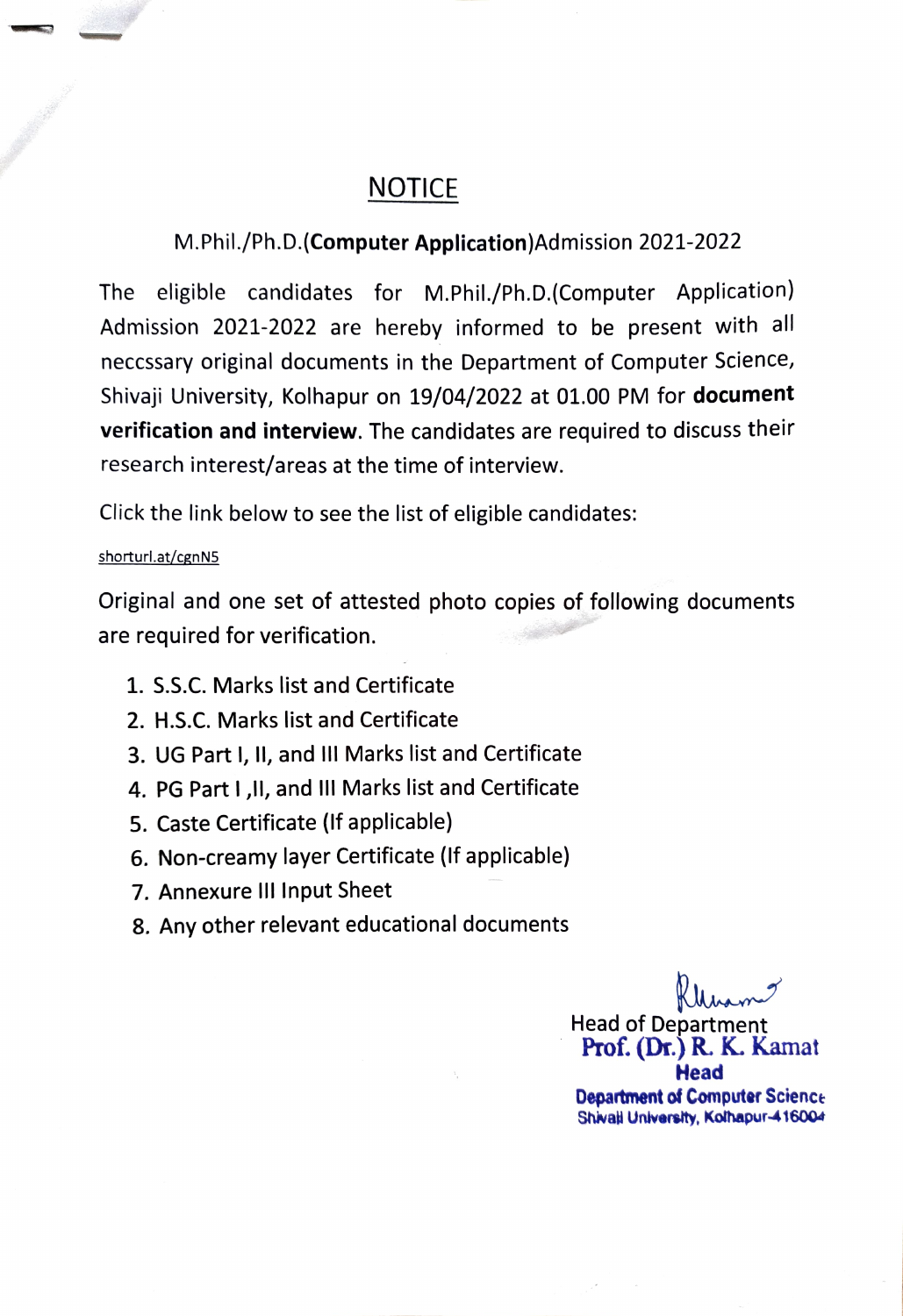# ANNEXURE-1II INPUT SHEET

(To be submitted by the candidate at the time of interview before DRC/CRC)

1.Name of the Candidate

2.Course:M.Phil./Ph.D.

3.Subject

4.Merit List Number

5.Topics of interest in the order of preference with area of broad specialization

 $\mathsf{I}$ 

**Contract Contract Contract Contract Contract Contract Contract Contract Contract Contract Contract Contract Contract Contract Contract Contract Contract Contract Contract Contract Contract Contract Contract Contract Contr** 

 $\mathbf{II}$ 

 $III)$ 

 $IV)$ 

lunderstand that the input sheet provided by me is indicative and is submitted to provide information and my research interest.

# Date : Signature of Candidate

(Note : Please bring this filled form along with print out of application form and original and photocopy of all essential documents related to educational qualifications, failing which your interview will not be conducted.)